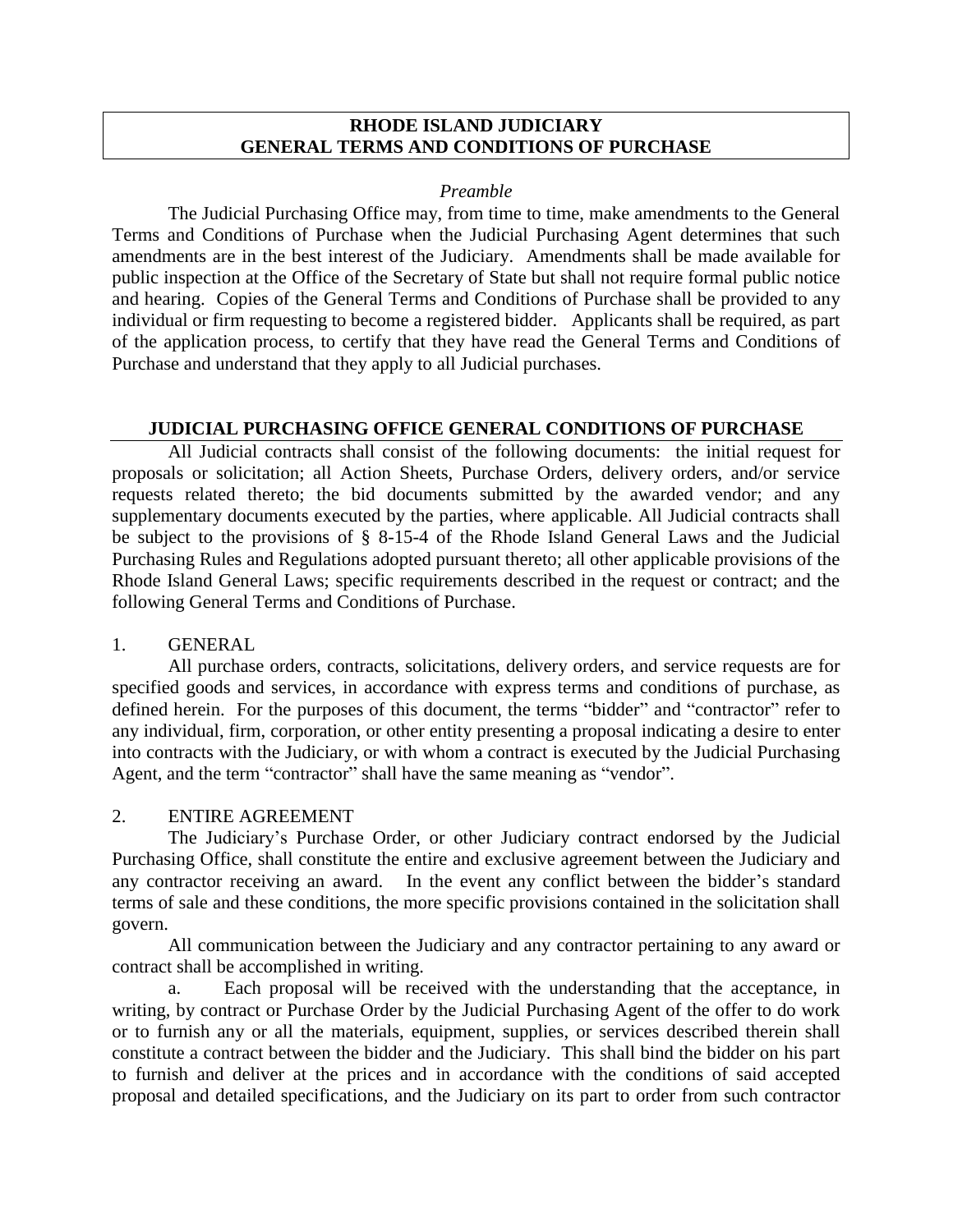(except in case of emergency) and to pay for at the agreed prices all materials, equipment, supplies, or services specified and delivered. A contract shall be deemed executory only to the extent of funds available for payment of the amounts shown on Purchase Orders issued by the Judiciary to the contractors.

b. No alterations or variations of the terms of the contract shall be valid or binding upon the Judiciary unless submitted in writing and accepted by the Judicial Purchasing Agent. All orders and changes thereof must emanate from the Judicial Purchasing Office; no oral agreement or arrangement made by a contractor with an agency or employee will be considered to be binding on the Judicial Purchasing Agent, and may be disregarded.

c. Contracts will remain in force for the contract period specified or until all articles or services ordered before date of termination shall have been satisfactorily delivered or rendered and accepted, and thereafter until all terms and conditions have been met, unless:

1. terminated prior to its expiration date by satisfactory delivery against orders of entire quantities; or

2. extended upon written authorization of the Judicial Purchasing Agent and accepted by the contractor, to permit ordering of the unordered balances or additional quantities at the contract price and in accordance with the contract terms; or

3. canceled by the Judiciary in accordance with other provisions stated herein.

d. It is mutually understood and agreed that the contractor shall not assign, transfer, convey, sublet, or otherwise dispose of this contract or his or her right, title, or interest therein, or his or her power to execute such contract, to any other person, company, or corporation, without the previous consent, in writing, of the Judicial Purchasing Agent.

e. If, subsequent to the submission of an offer or issuance of a Purchase Order or execution of a contract, the bidder or contractor shall merge with or be acquired by another entity, the contract may be terminated by the Judicial Purchasing Office, unless a corporate resolution prepared by the contractor and the new entity ratifying acceptance of the original bid or contract terms, condition, and pricing is submitted to the Judicial Purchasing Office, and expressly accepted.

f. The contractor or bidder further warrants by submission of an offer or acceptance of a Purchase Order or other contract that he has no knowledge at the time of such action of any outstanding and delinquent or otherwise unsettled debt owed by him to the Judiciary, and agrees that later discovery by the Judicial Purchasing Agent that this warranty was given in spite of such knowledge, except where the matter is pending in hearing or from any appeal therefrom, shall form reasonable grounds for termination of the contract.

## 3. SUBCONTRACTS

No subcontracts or collateral agreements shall be permitted, except with the Judiciary's express written consent. Upon request, contractors must submit to the Judicial Purchasing Office a list of all subcontractors to be employed in the performance of any Purchase Order or other contract arising from the request or contract.

Should the vendor choose to engage any subcontractors, the vendor shall, in accordance with § 37-13-5 of the Rhode Island General Laws and other applicable state law, make prompt payment for satisfactory subcontract work for which the Judiciary has made partial or full payment. The Judiciary reserves the right to suspend, debar, or otherwise remove from the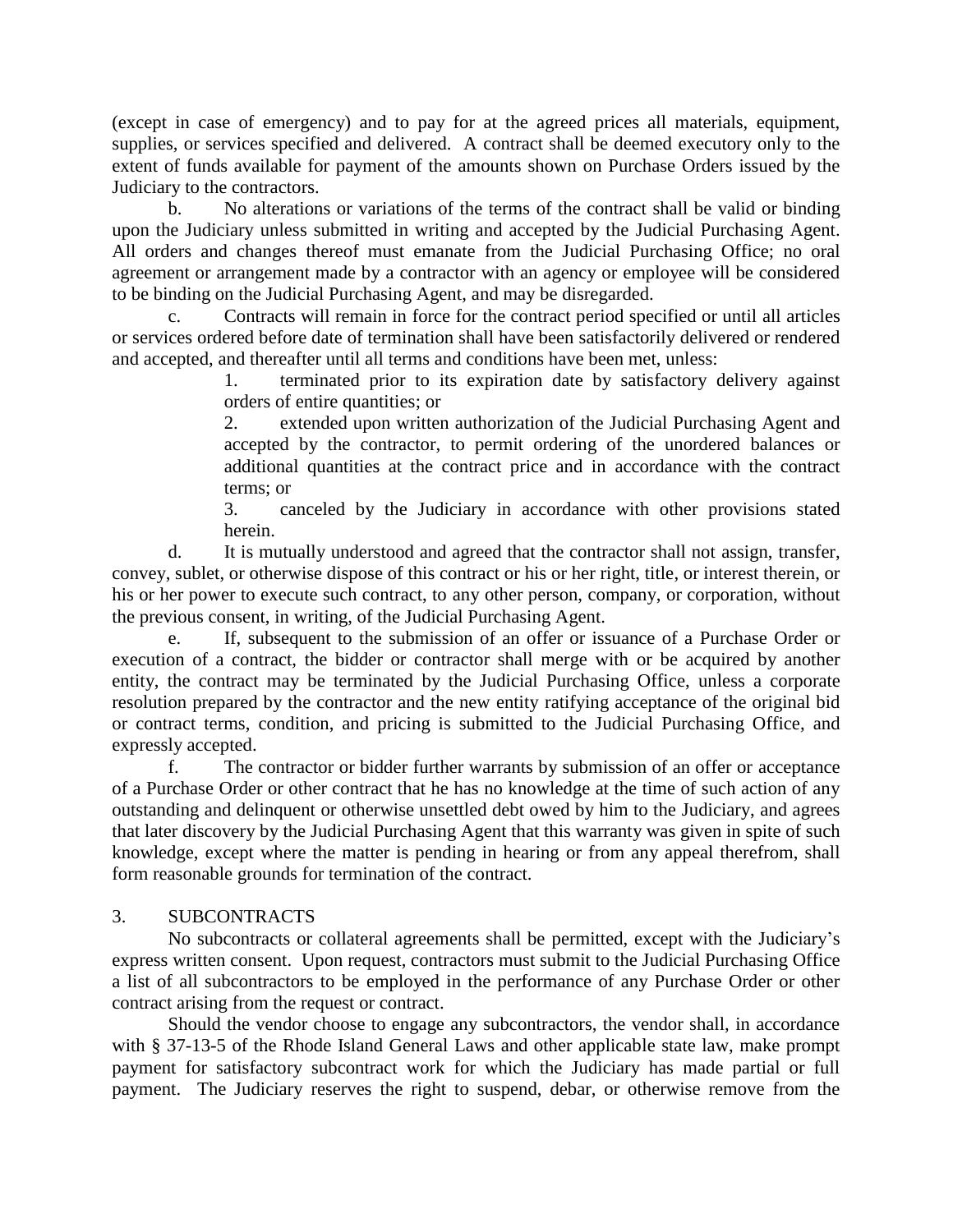approved bidders list any vendor who repeatedly fails to make such prompt payments to its subcontractors.

## 4. RELATIONSHIP OF PARTIES

The contractor or bidder warrants, by submission of an offer or acceptance of a Purchase Order or other contract, that he is not an employee, agent, or servant of the Judiciary, and that he is fully qualified and capable in all material regards to provide the specified goods and services. Nothing herein shall be construed as creating any contractual relationship or obligation between the Judiciary and any sub-bidder, subcontractor, supplier, or employee of the contractor or offeror.

## 5. COSTS OF PREPARATION

All costs associated with the preparation, development, or submission of bids or other offers will be borne by the offeror. The Judiciary will not reimburse any offeror for such costs.

## 6. SPECIFIED QUANTITY REQUIREMENT

Except where expressly specified to the contrary, all solicitations and contracts are predicated on a specified quantity of goods or services, or for a specified level of funding.

a. The Judiciary reserves the right to modify the quantity, scope of service, date of delivery or completion, or funding of any contract, with no penalty or charge, by written notice to the contractor, except where alternate terms have been expressly made a part of the contract.

b. The Judiciary shall not accept quantities in excess of the specified quantity except where the item is normally sold by weight (where sold by weight, the Judiciary will not accept quantities greater than ten percent (10%) of the specified quantity), or where the request or contract provides for awards for other than exact quantities.

c. Purchase Orders or other contracts may be increased in quantity or extended in term without subsequent solicitations with the mutual consent of the contractor and the Judiciary, and where determined by the Judicial Purchasing Agent to be in the Judiciary's best interest.

## 7. TERM AND RENEWAL

Where offers have been requested or contracts awarded for terms exceeding periods of twelve (12) months, it is mutually understood and agreed that the Judiciary's commitment is limited to a base term not to exceed twelve (12) months, subject to renewal annually at the Judiciary's sole option for successive terms as otherwise described, except where expressly specified to the contrary. Purchase Orders appearing to commit to obligations of funding or terms of performance may be executed for administrative convenience, but are otherwise subject to this provision, and in such cases the Judiciary's renewal shall be deemed to be automatic, conditional on the continued availability of appropriated funds for that purpose, except as written notice of the Judiciary's intent not to renew is served.

#### 8. DELIVERY/COMPLETION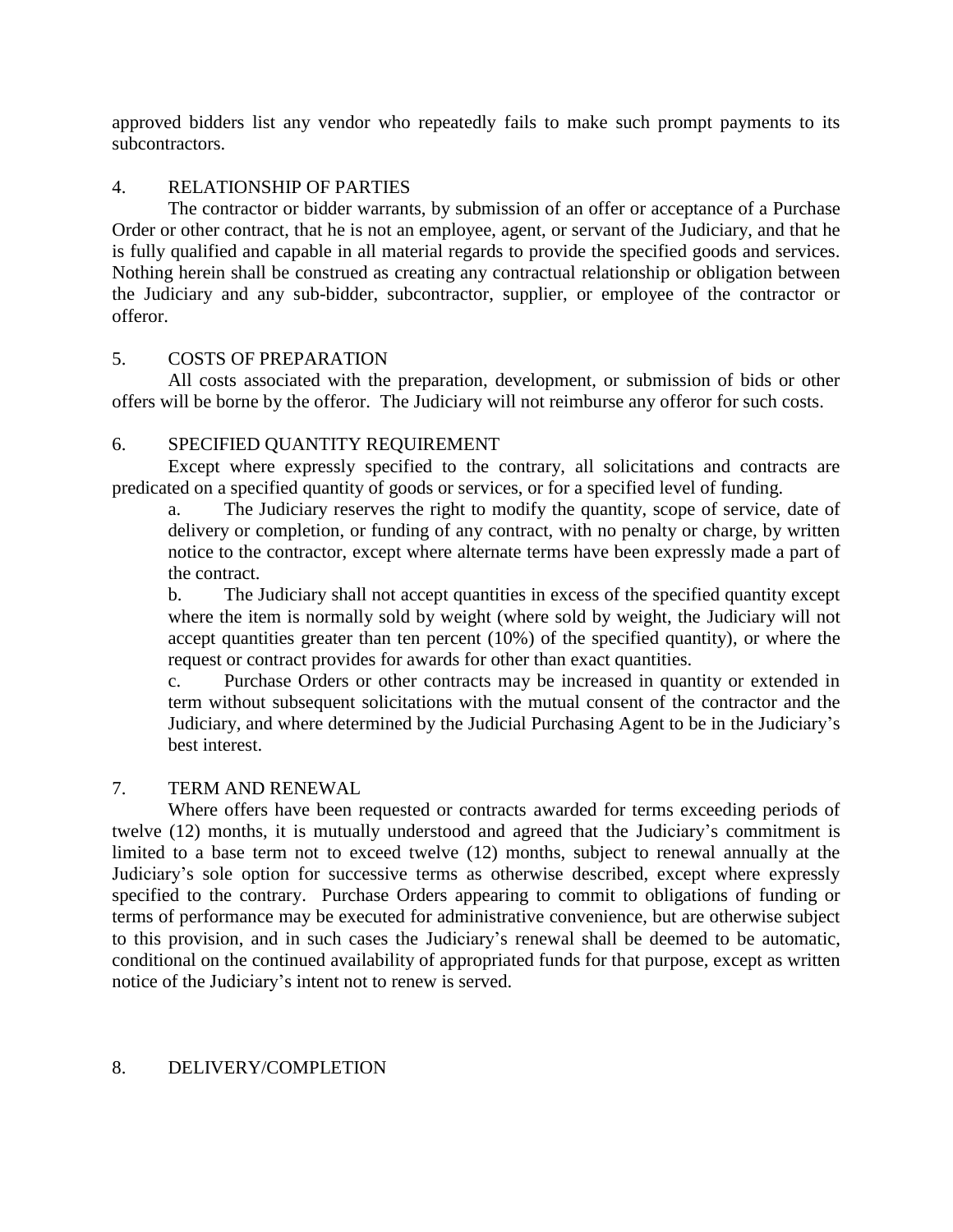Delivery must be made as ordered and/or projects completed in accordance with the proposal. If delivery qualifications do not appear on the bidder's proposal, it will be interpreted to mean that goods are in stock and that shipment will be made within seven (7) calendar days. If the project completion date is not specified in the proposal, the date shall be determined by the Judicial Purchasing Agent. The decision of the Judicial Purchasing Agent, as to reasonable compliance with the delivery terms and date of completion, shall be final. The burden of proof of delay in receipt of an order shall rest with the contractor. No delivery charges shall be added to invoices except when authorized on the Purchase Order.

## 9. FOREIGN CORPORATIONS

In accordance with § 7-1.2-1401 of the Rhode Island General Laws, no foreign corporation shall have the right to transact business in this state until it shall have procured a certificate of authority so to do from the Secretary of State.

## 10. PRICING

All pricing offered or extended to the Judiciary is considered to be firm and fixed unless expressly provided for to the contrary. All prices shall be quoted F.O.B. Destination with freight costs included in the unit cost to be paid by the Judiciary, except that, where the request or contract permits, offers reflecting F.O.B. Shipping Point will be considered, and freight costs may then be prepaid and added to the invoice.

## 11. COLLUSION

Bidder or contractor warrants that he or she has not, directly or indirectly, entered into any agreement, participated in any collusion, or otherwise taken any action in restraint of full competitive bidding. In special circumstances, an executed affidavit will be required as a part of the bid.

## 12. PROHIBITION AGAINST CONTINGENT FEES AND GRATUITIES

Bidder or contractor warrants that he or she has not paid, and agrees not to pay, any bonus, commission, fee, or gratuity to any employee or official of the Judiciary for the purpose of obtaining any contract or award issued by the Judiciary. Bidder or contractor further warrants that no commission or other payment has been or will be received from or paid to any third party contingent on the award of any contract by the Judiciary, except as shall have been expressly communicated to the Judicial Purchasing Agent in writing prior to acceptance of the contract or award in question. Subsequent discovery by the Judiciary of violation of or non-compliance with these provisions shall constitute sufficient cause for immediate termination of all outstanding contracts and suspension or debarment of the bidder(s) and/or contractor(s) involved.

## 13. AWARDS

Awards will be made with reasonable promptness and by written notice to the successful bidder (only); bids are considered to be irrevocable for a period of sixty (60) days following the bid opening unless expressly provided for to the contrary in the request, and may not be withdrawn during this period without the express written permission of the Judicial Purchasing Agent.

a. Awards shall be made to the bidder(s) whose offer(s) constitutes the lowest responsive price offer (or lowest responsive price offer on an evaluated basis) for the item(s) in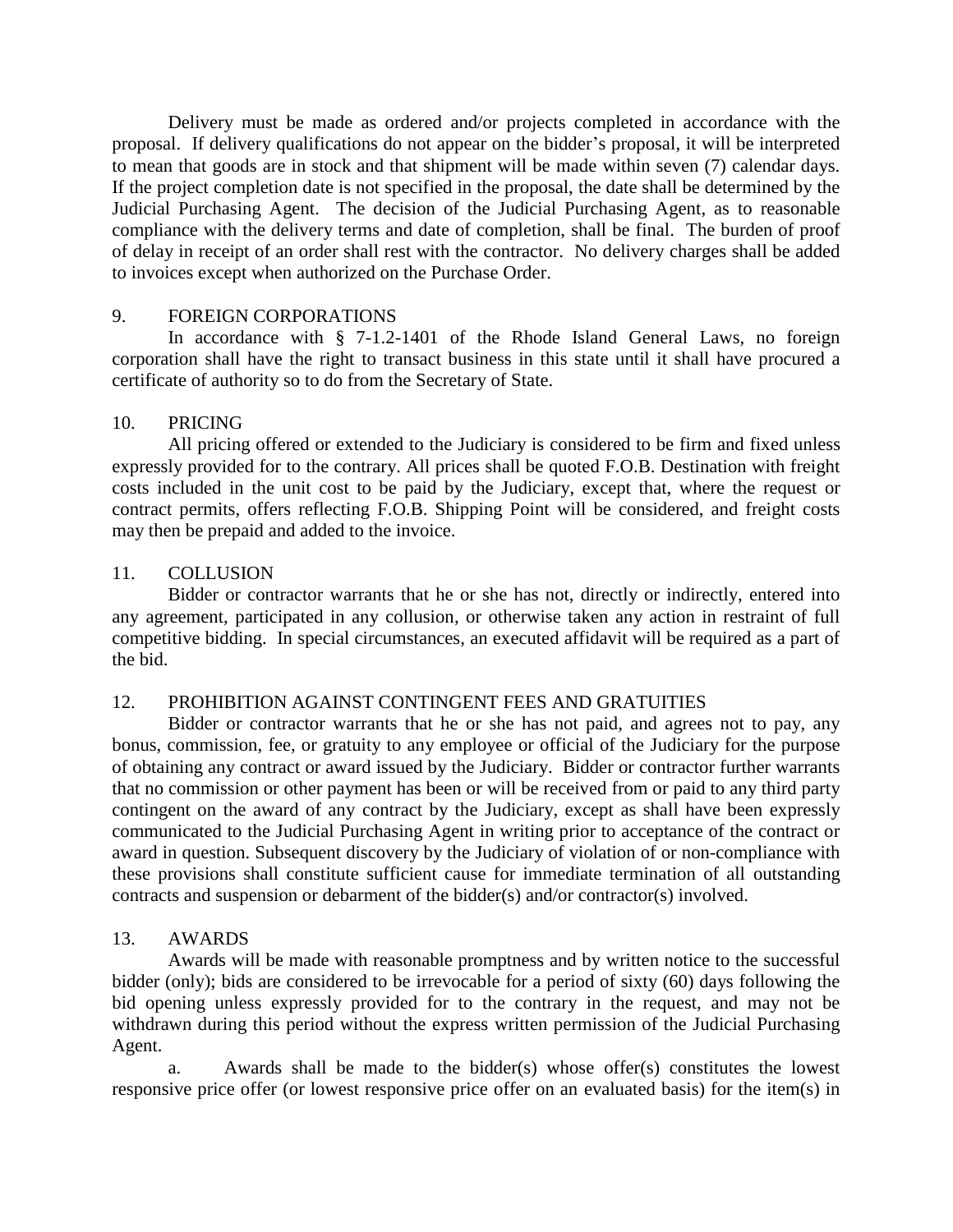question or for the request as a whole, at the option of the Judiciary. The Judiciary reserves the right to determine those offers which are responsive to the request, or which otherwise serve its best interests.

b. The Judiciary reserves the right, before making any award, to initiate investigations as to whether or not the materials, equipment, supplies, qualifications, or facilities offered by the bidder meet the requirements set forth in the proposal and specification, and are ample and sufficient to insure the proper performance of the contract in the event of award. If, upon such examination, it is found that the conditions of the proposal are not complied with or that articles or equipment proposed to be furnished do not meet the requirements called for, or that the qualifications or facilities are not satisfactory, the Judiciary may reject such a bid. It is distinctly understood, however, that nothing in the foregoing shall mean or imply that it is obligatory upon the Judiciary to make any examinations before awarding a contract; and it is further understood that if such examination is made, it in no way relieves the contractor from fulfilling all requirements and conditions of the contract.

c. Qualified or conditional offers which impose limitations of the bidder's liability or modify the requirements of the bid, offers for alternate specifications, or offers which are made subject to different terms and conditions than those specified by the Judiciary may, at the option of the Judiciary, be:

1. rejected as being non-responsive; or

2. set aside in favor of the Judiciary's terms and conditions (with the consent of the bidder); or

3. accepted, where the Judicial Purchasing Agent determines that such acceptance best serves the interests of the Judiciary.

Acceptance or rejection of alternate or counter-offers by the Judiciary shall not constitute a precedent which shall be considered to be binding on successive solicitations or procurements.

d. Bids submitted in pencil, or which do not bear an original signature, in ink, by an owner or authorized agent thereof, will not be accepted.

e. Bids must be extended in the unit of measure specified in the request. In the event of any discrepancy between unit prices and their extensions, the unit price will govern.

f. The Judicial Purchasing Agent reserves the right to determine the responsibility of any bidder for a particular procurement.

g. The Judicial Purchasing Agent reserves the right to reject any and all bids in whole or in part, to waive technical defects, irregularities, and omissions, and to give consideration to past performance of the offerors where, in his or her judgment, the best interests of the Judiciary will be served by so doing.

h. The Judicial Purchasing Agent reserves the right to make awards by items, group of items, or on the total low bid for all the items specified as indicated in the detailed specification, unless the bidder specifically indicates otherwise in his or her bid.

i. Preference may be given to bids on products raised or manufactured in the State of Rhode Island, and/or to bids from vendors whose headquarters or primary place of business is located within the state.

j. The impact of discounted payment terms shall not be considered in evaluating responses to any request.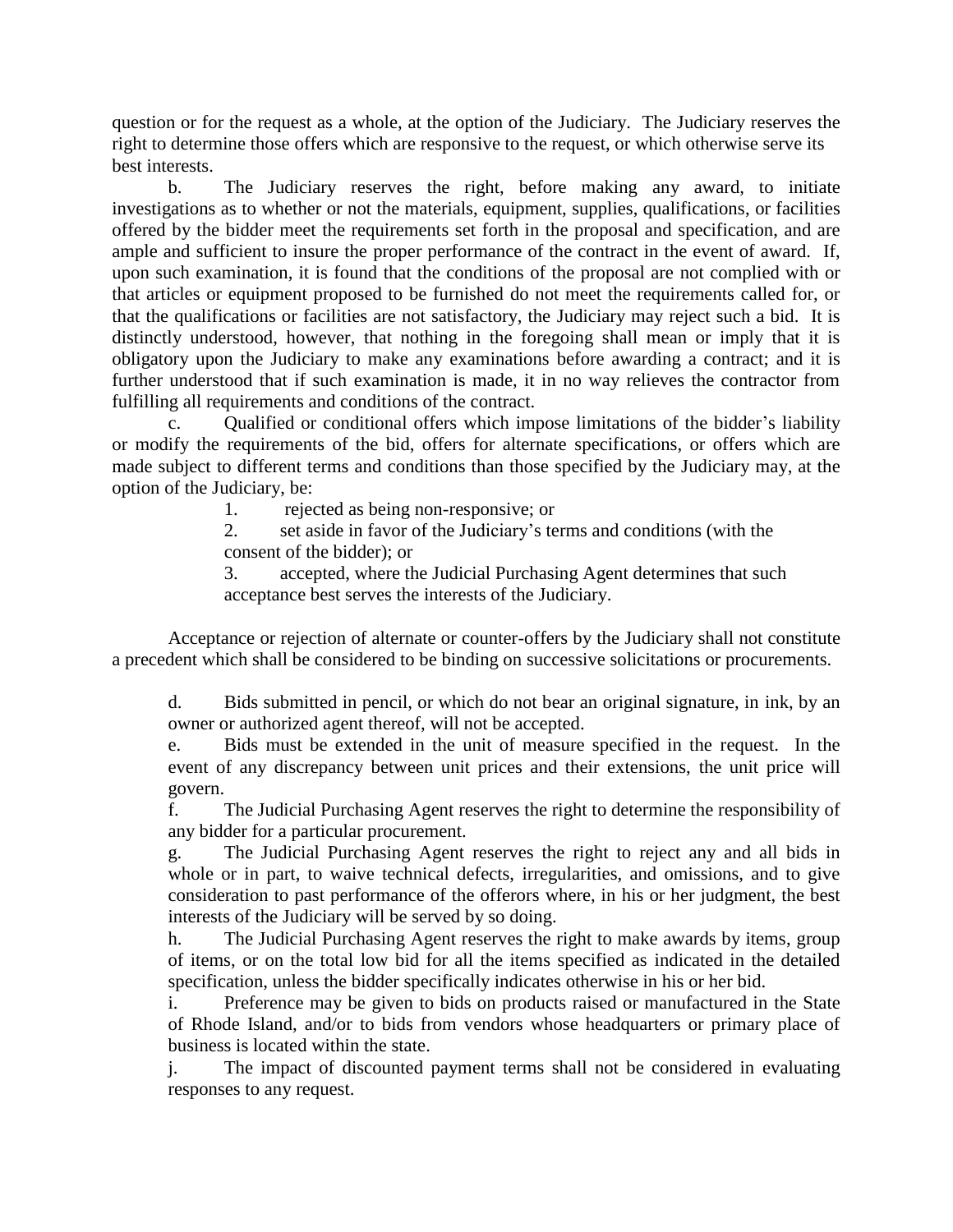k. The Judicial Purchasing Agent reserves the right to act in the Judiciary's best interests regarding awards caused by clerical errors by the Judicial Purchasing Office.

#### 14. SUSPENSION AND DEBARMENT

The Judicial Purchasing Agent may suspend or debar any vendor or potential bidder, for good cause shown:

a. A debarment or suspension against a part of a corporate entity constitutes debarment or suspension of all of its divisions and all other organizational elements, except where the action has been specifically limited in scope and application, and may include all known corporate affiliates of a contractor, when such offense or act occurred in connection with the affiliate's performance of duties for or on behalf of the contractor, or with the knowledge, approval, or acquiescence of the contractor or one or more of its principals or directors (or where the contractor otherwise participated in, knew of, or had reason to know of the acts).

b. The fraudulent, criminal or other serious improper conduct of any officer, director, shareholder, partner, employee, or any other individual associated with a contractor may be imputed to the contractor when the conduct occurred in connection with the individual's performance of duties for or on behalf of the contractor, or with the contractor's knowledge, approval, or acquiescence. The contractor's acceptance of benefits derived from the conduct shall be evidence of such knowledge, approval, or acquiescence.

c. A vendor or contractor who knowingly engages as a subcontractor for a contract awarded by the Judiciary a vendor or contractor then under a ruling of suspension or debarment by the Judiciary shall be subject to disallowance of cost, annulment or termination of award, issuance of a stop work order, or debarment or suspension, as may be judged to be appropriate by the Judicial Purchasing Agent.

#### 15. PUBLIC RECORDS

Contractors and bidders are advised that certain documents, correspondence, and other submissions to the Judicial Purchasing Office may be voluntarily made public by the Judiciary absent specific notice that portions of such submittals may contain confidential or proprietary information, such that public access to those items should be withheld.

#### 16. PRODUCT EVALUATION

In all specifications, the words "or equal" are understood after each article when manufacturer's name or catalog are referenced. If bidding on items other than those specified, the bidder must, in every instance, give the trade designation of the article, manufacturer's name, and detailed specifications of the item the bidder proposes to furnish; otherwise, the bid will be construed as submitted on the identical commodity described in the detailed specifications. The Judicial Purchasing Agent reserves the right to determine whether or not the item submitted is the approved equal to the item detailed in the specifications.

a. Any objections to specifications must be filed by a bidder, in writing, with the Judicial Purchasing Agent at least ninety-six (96) hours before the time of bid opening to enable the Judicial Purchasing Office to properly investigate the objections.

b. All standards are minimum standards except as otherwise provided for in the request or contract.

c. Samples must be submitted to the Judicial Purchasing Office in accordance with the terms of the proposals and detailed specifications. Samples must be furnished free of charge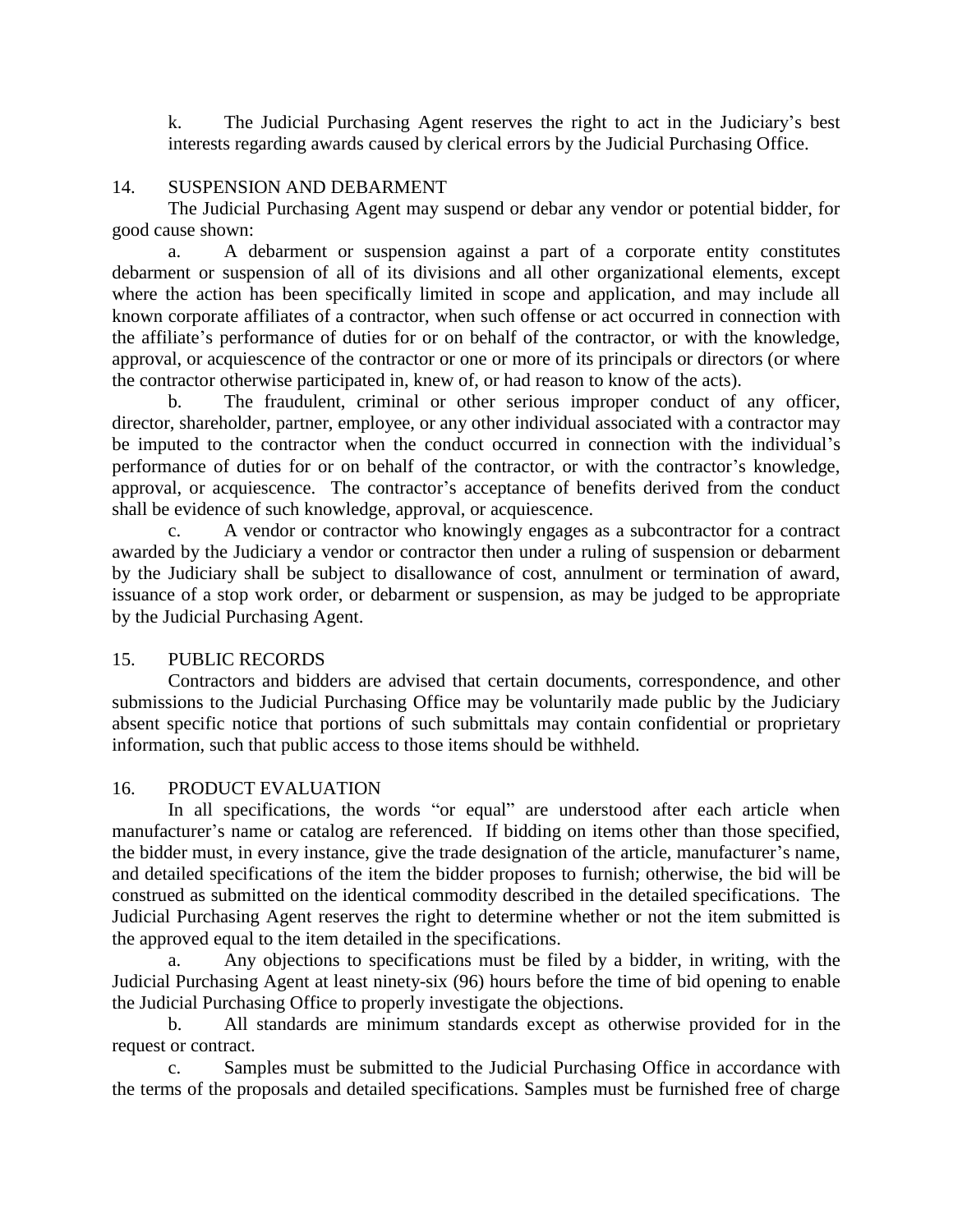and must be accompanied by descriptive memorandum invoices indicating whether or not the bidder desires their return and specifying the address to which they are to be returned (at the bidder's risk and expense), provided they have not been used or made useless by tests; and absent instructions, the samples shall be considered to be abandoned. Award samples may be held for comparison with deliveries.

d. All samples submitted are subject to test by any laboratory the Judicial Purchasing Agent may designate.

## 17. PRODUCT ACCEPTANCE

All merchandise offered or otherwise provided shall be new, of prime manufacture, and of first quality unless otherwise specified by the Judiciary. The Judiciary reserves the right to reject all nonconforming goods, and to cause their return for credit or replacement, at the Judiciary's option. Contract deliverables specified for procurements of services shall be construed to be work products, and subject to the provisions of this section.

a. Failure by the Judiciary to discover latent defect(s) or concealed damage or nonconformance shall not foreclose the Judiciary's right to subsequently reject the goods in question.

b. Formal or informal acceptance by the Judiciary of non-conforming goods shall not constitute a precedent for successive receipts or procurements.

c. Where the contractor fails to promptly cure the defect or replace the goods, the Judiciary reserves the right to cancel the Purchase Order, to contract with a different contractor, and to invoice the original contractor for any differential in price over the original contract price.

d. When materials, equipment, or supplies are rejected, the same must be removed by the contractor from the premises of the Judiciary within forty-eight (48) hours of notification. Rejected items left longer than two (2) days will be regarded as abandoned and the Judiciary shall have the right to dispose of them as its own property.

## 18. PRODUCT WARRANTIES

All product or service warranties normally offered by the contractor or bidder shall accrue to the Judiciary's benefit, in addition to any special requirements which may be imposed by the Judiciary. Every unit delivered must be guaranteed against faulty material and workmanship for a period of at least one (1) year unless otherwise specified, and the Judiciary may, in the event of failure, order its replacement, repair, or return for full credit, at its sole option.

# 19. PAYMENT

In general, payment shall not be made until delivery has been made, or services performed, in full, and accepted. Generally, payment shall not be due prior to thirty (30) working days following the latest of completion, acceptance, or the rendering of a properly submitted invoice.

a. Payment terms other than the foregoing may be rejected as being nonresponsive.

b. No partial shipments, or partial completion will be accepted, unless provided for by the request or contract.

c. Where a question of quality is involved, or failure to complete a project by the specified due date, payment in whole or part against which to charge back any adjustment required shall be withheld at the direction of the Judicial Purchasing Agent. In the event a cash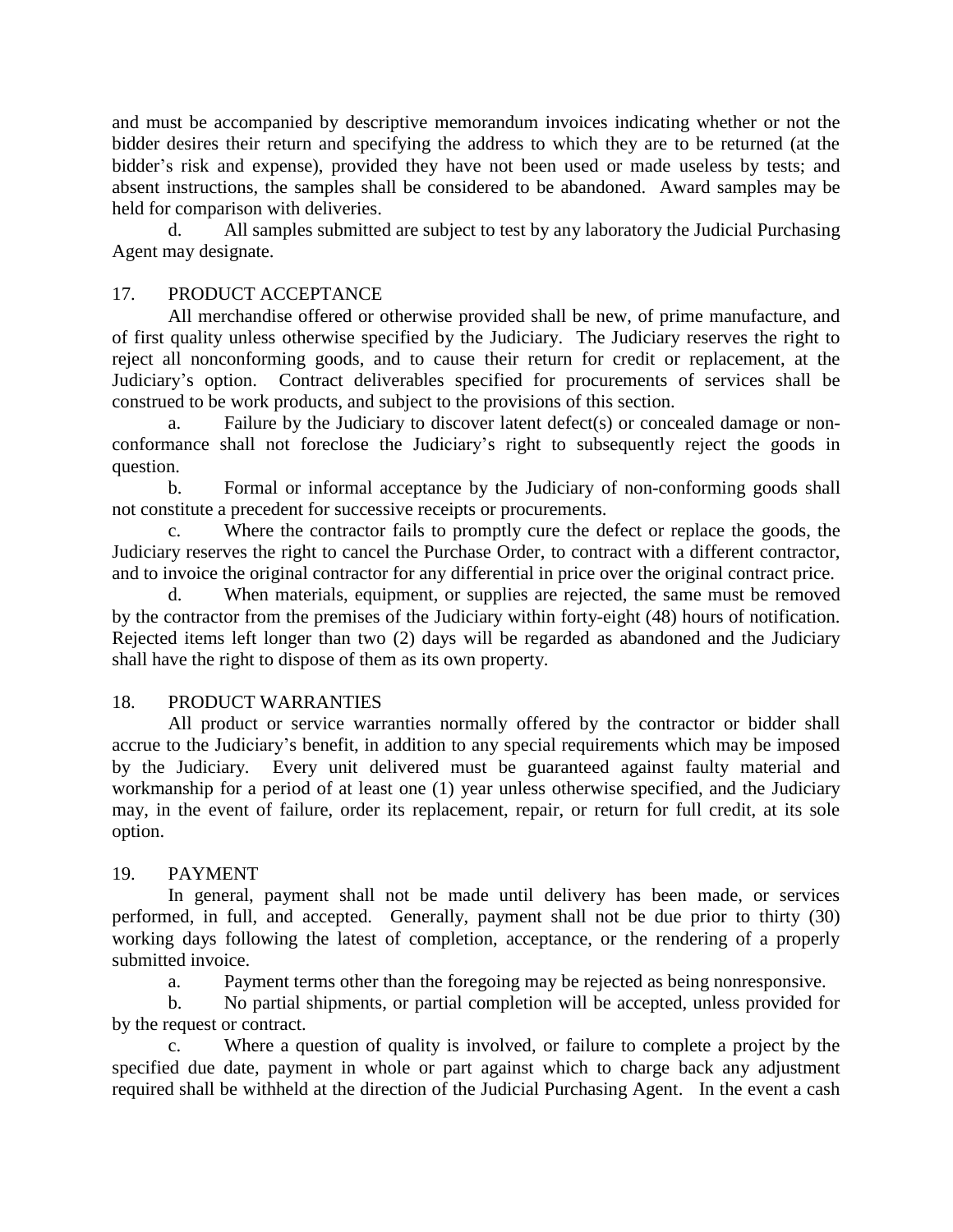discount is stipulated, the withholding of payments, as herein described, will not deprive the Judiciary from taking such discount.

d. Payments for used portions of inferior delivery or late delivery will be made by the Judiciary on an adjusted price basis.

Payments on contracts under architectural or engineering supervision must be accompanied by a Certificate of Payment and Statement of Account signed by the architect or engineer and submitted to the Judicial Purchasing Office for approval.

f. Invoices must be submitted in a timely manner in accordance with the terms of the governing Purchase Order, Request for Proposal, or Master Price Agreement, or, where no specific time period is provided, by no later than thirty (30) days after the date on which delivery was made or services rendered. Failure to submit invoices in accordance with this section may constitute noncompliance and may result in non-payment of such invoices due to the unavailability of appropriated funds beyond the applicable fiscal year.

#### 20. THIRD PARTY PAYMENTS

The Judiciary recognizes no assigned or collateral rights to any purchase agreement except as may be expressly provided for in the bid or contract documents, and will not accede to any request for third party or joint payment(s), except as provided for in specific orders by a court of competent jurisdiction, or by express written permission of the Judicial Purchasing Agent. Where an offer is contingent upon such payment(s), the offeror is obligated to serve affirmative notice in his or her bid submission.

#### 21. SET-OFF AGAINST PAYMENTS

Payments due the contractor may be subject to reduction equal to the amount of unpaid and delinquent state taxes (or other just debt owed to the State), except where notice of delinquency has not been served, or while the matter is pending in hearing or from any appeal therefrom.

#### 22. CLAIMS

Any claim against a contractor may be deducted by the Judiciary from any money due him in the same or other transactions. If no deduction is made in such fashion, the contractor shall pay the Judiciary the amount of such claim on demand. Submission of a voucher and payment thereof by the Judiciary shall not preclude the Judicial Purchasing Agent from demanding a price adjustment in any case when the commodity delivered is later found to deviate from the specifications and proposal.

a. The Judicial Purchasing Agent may assess dollar damages against a vendor or contractor determined to be non-performing or otherwise in default of their contractual obligations equal to the cost of remedy incurred by the Judiciary, and make payment of such damages a condition for consideration for any subsequent award. Failure by the vendor or contractor to pay such damages shall constitute just cause for disqualification and rejection, suspension, or debarment.

#### 23. CERTIFICATION OF FUNDING

The Chief Purchasing Officer shall provide certification as to the availability of funds to support the procurement for the current fiscal year ending June 30th only. Where delivery or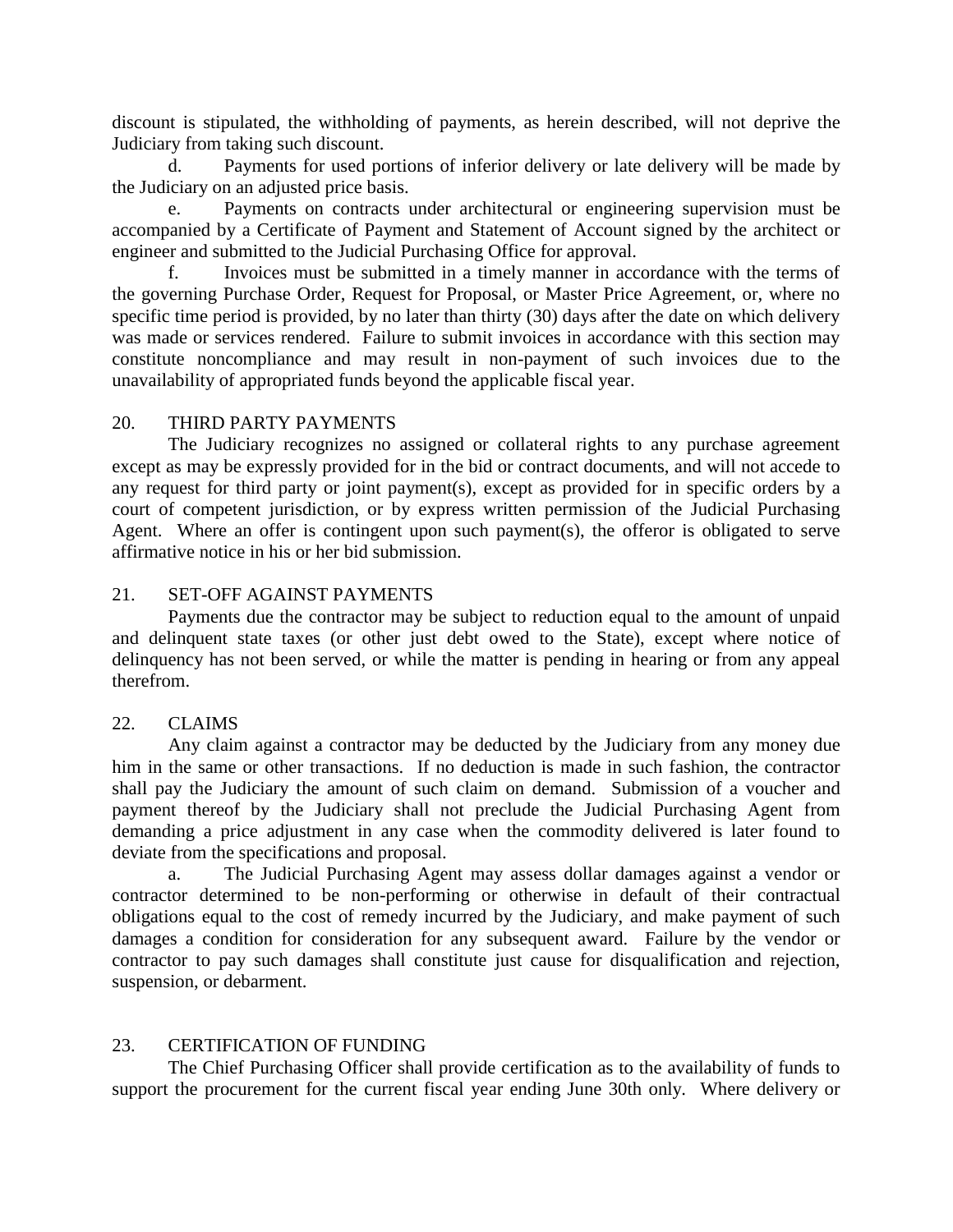service requirements extend beyond the end of the current fiscal year, such extensions are subject to both the availability of appropriated funds and a determination of continued need.

## 24. UNUSED BALANCES

Unless otherwise specified, all unused Blanket Order quantities and/or unexpended funds shall be automatically canceled on the expiration of the specified term. Similarly, for orders encompassing more than one fiscal year, unexpended balances of funding allotted for an individual fiscal year may be liquidated at the close of that fiscal year, at the Judiciary's sole option.

# 25. MINORITY BUSINESS ENTERPRISES

Pursuant to the provisions of Title 37 Chapter 14.1 of the Rhode Island General Laws, the Judiciary reserves the right to apply additional consideration to offers, and to direct awards to bidders other than the responsive bid representing the lowest price, where:

a. the solicitation provides for such consideration; and

b. the offer is fully responsive to the terms and conditions of the request; and

c. the price offer is determined to be within a competitive range (not to exceed five per cent (5%) higher than the lowest responsive price offer) for the product or service; and

d. the firm making the offer has been certified by the Rhode Island Department of Economic Development to be a small business concern meeting the criteria established to be considered a Minority Business Enterprise. Ten per cent (10%) of the dollar value of the work performed against contracts for construction exceeding \$10,000 shall be performed by Minority Business Enterprises where it has been determined that subcontract opportunities exist, and where certified Minority Business Enterprises are available. A contractor may count towards its MBE, DBE, or WBE goals sixty per cent (60%) of its expenditures for materials and supplies required under a contract and obtained from an MBE, DBE, or WBE regular dealer, and onehundred per cent (100%) of such expenditures when obtained from an MBE, DBE, or WBE manufacturer. Awards of this type shall be subject to approval, by the Chief Purchasing Officer, of a Subcontracting Plan submitted by the bidder receiving the award; and

e. the firm making the offer specifies in its offer that it conforms to the definition of a Minority Business Enterprise; and

f. the firm making the offer submits with its offer documentation from the Rhode Island Department of Economic Development showing that it has been certified as a Minority Business Enterprise.

# 26. VETERAN-OWNED BUSINESS ENTERPRISES

Pursuant to the provisions of Title 37 Chapter 14.3 of the Rhode Island General Laws, the Judiciary reserves the right to apply additional consideration to offers, and to direct awards to bidders other than the responsive bid representing the lowest price, where:

a. the solicitation provides for such consideration; and

b. the offer is fully responsive to the terms and conditions of the request; and

c. the price offer is determined to be within a competitive range (not to exceed five per cent (5%) higher than the lowest responsive price offer) for the product or service; and

d. the firm making the offer has been certified by the Rhode Island Department of Economic Development to be a small business concern meeting the criteria established to be considered a Veteran-Owned Business Enterprise. Three per cent (3%) of the dollar value of the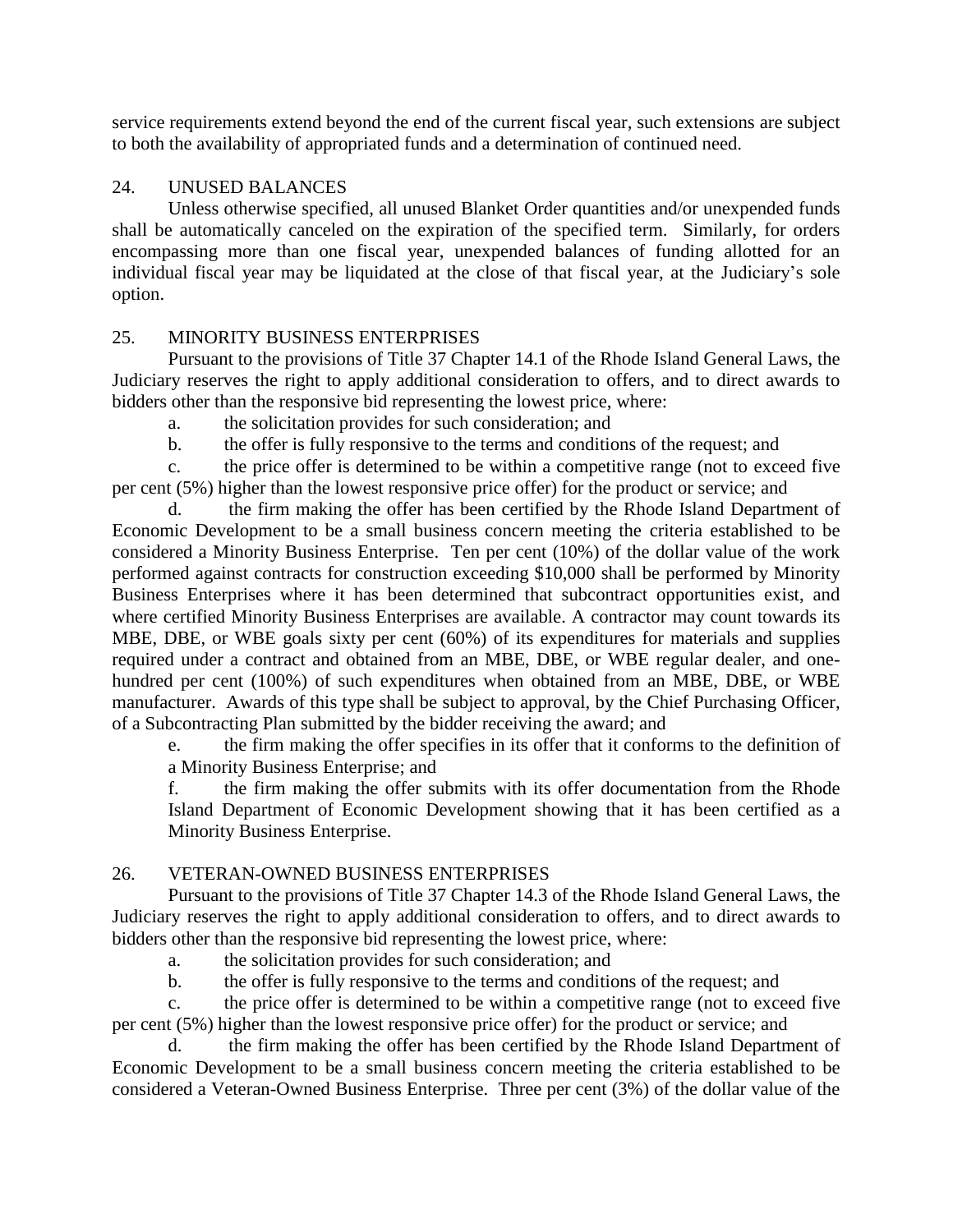work performed against contracts for construction exceeding \$10,000 shall be performed by Veteran-Owned Business Enterprises where it has been determined that subcontract opportunities exist, and where certified Veteran-Owned Business Enterprises are available. Awards of this type shall be subject to approval, by the Chief Purchasing Officer, of a Subcontracting Plan submitted by the bidder receiving the award; and

e. the firm making the offer specifies in its offer that it conforms to the definition of a veteran-owned business enterprise; and

f. the firm making the offer submits with its offer documentation from the Rhode Island Department of Economic Development showing that it has been certified as a veteran-owned business enterprise.

## 27. PREVAILING WAGE REQUIREMENT

In accordance with Title 37 Chapter 13 of the Rhode Island General Laws, payment of the general prevailing rate of per diem wages and the general prevailing rate for regular, overtime, and other working conditions existing in the locality for each craft, mechanic, teamster, or type of workman needed to execute this work is a requirement for both contractors and subcontractors for all public works. The terms of § 37-13-5, § 37-13-6, and § 37-13-7 shall be considered a part of all Judiciary contracts for public works.

## 28. EQUAL OPPORTUNITY COMPLIANCE, HANDICAPPED ACCESS AND AFFIRMATIVE ACTION

a. Contractors of the Judiciary are required to demonstrate the same commitment to equal opportunity as prevails under federal contracts controlled by Federal Executive Orders 11246, 11625, 11375 and 11830, and Title 28 Chapter 5.1 of the Rhode Island General Laws.

b. Affirmative action plans shall be submitted by the contractor for review by the State Equal Opportunity Office. A contractor's failure to abide by the rules, regulations, contract terms, and compliance reporting provisions as established shall be grounds for forfeiture and penalties as shall be established, including but not limited to suspension.

## 29. DRUG-FREE WORKPLACE REQUIREMENT

Contractors who do business with the Judiciary and their employees shall abide by the State's drug-free workplace policy, and the contractor shall so attest by signing a certificate of compliance. The vendor and its employees agree to refrain from the abuse of alcohol and illegal drugs and shall report to work and perform their duties in a fit condition, or be subject to disciplinary action by the vendor. Fit condition includes, but is not limited to, the absence of any physical, mental, or other impairment resulting from the use of alcohol or drugs of any type. All vendor employees shall further agree to refrain from purchasing, transferring, using, or possessing illegal drugs or from abusing alcohol or prescription drugs in any way that is illegal while on Judiciary business, on or off the workplace or jobsite. The vendor agrees to take appropriate disciplinary action with all violators of this policy who are currently employed. The vendor agrees to not knowingly consider for employment anyone who is known to currently abuse alcohol or illegal drugs.

30. TAXES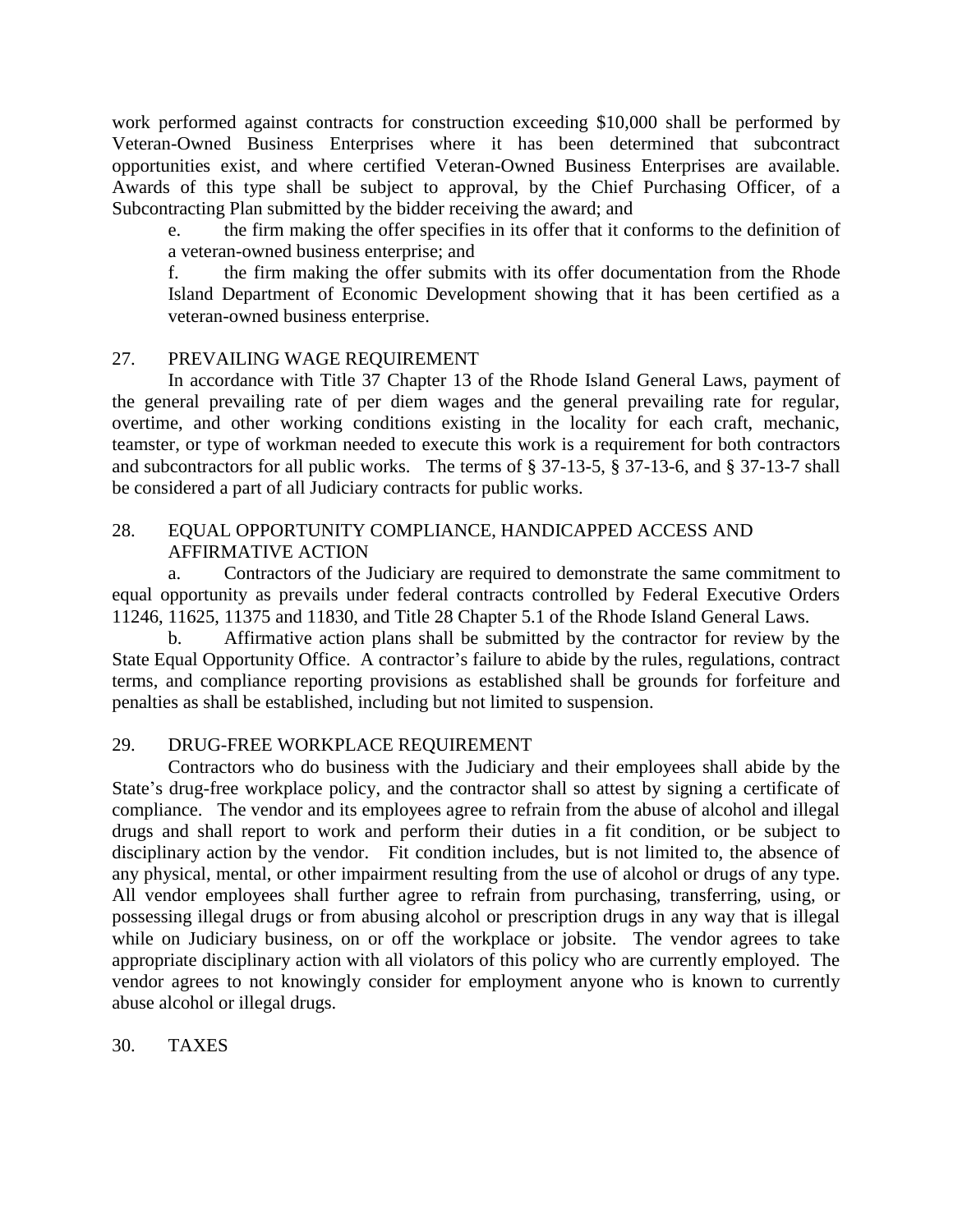The Judiciary is exempt from the payment of excise, transportation, and sales tax imposed by the Federal or State Government. These taxes should not be included in the proposal price. Exemption Certificates shall be furnished upon request.

## 31. INSURANCE

All construction contractors, independent tradesmen, and firms providing any type of maintenance, repair, or other type of service to be performed on judicial premises, buildings, or grounds are required to purchase and maintain minimum coverage with an insurance company or companies licensed to do business in the State as follows:

- a. Comprehensive General Liability Insurance
	- 1) Bodily Injury \$1,000,000 each occurrence/ \$1,000,000 annual aggregate

2) Property Damage \$500,000 each occurrence /\$500,000 annual aggregate Independent Contractors

Contractual—including construction hold harmless and other types of contracts or agreements in effect for insured operations

Completed Operations

Personal Injury (with employee exclusion deleted)

- b. Automobile Liability Insurance
	- Combined Single Limit \$1,000,000 each occurrence

Bodily Injury

Property Damage, and in addition non-owned and/or hired vehicles and equipment

c. Workers' Compensation Insurance Coverage B \$100,000

The Judicial Purchasing Agent reserves the right to consider and accept alternate forms and plans of insurance or to require additional or more extensive coverage for any project or any individual requirement. Successful bidders shall provide certificates of coverage, reflecting the Rhode Island Judiciary as an additional insured, to the Judicial Purchasing Office, forty-eight (48) hours prior to the commencement of work, as a condition of award. Failure to comply with this provision shall result in rejection of the offeror's bid.

#### 32. BID SURETY

When requested, a bidder must furnish a Bid Bond or Certified Check for five per cent (5%) of his or her bid, or for the stated amount shown in the solicitation. Bid Bonds must be executed by a reliable surety company authorized to do business in the State of Rhode Island. Failure to provide Bid Surety with a bid may be cause for rejection of the bid. The Bid Surety of any three (3) bidders in contention will be held until an award has been made according to the specifications of each proposal. All others will be returned by mail within forty-eight (48) hours following the bid opening. Upon award of a contract, the remaining sureties will be returned by mail unless instructed to do otherwise.

## 33. PERFORMANCE AND LABOR AND PAYMENT BONDS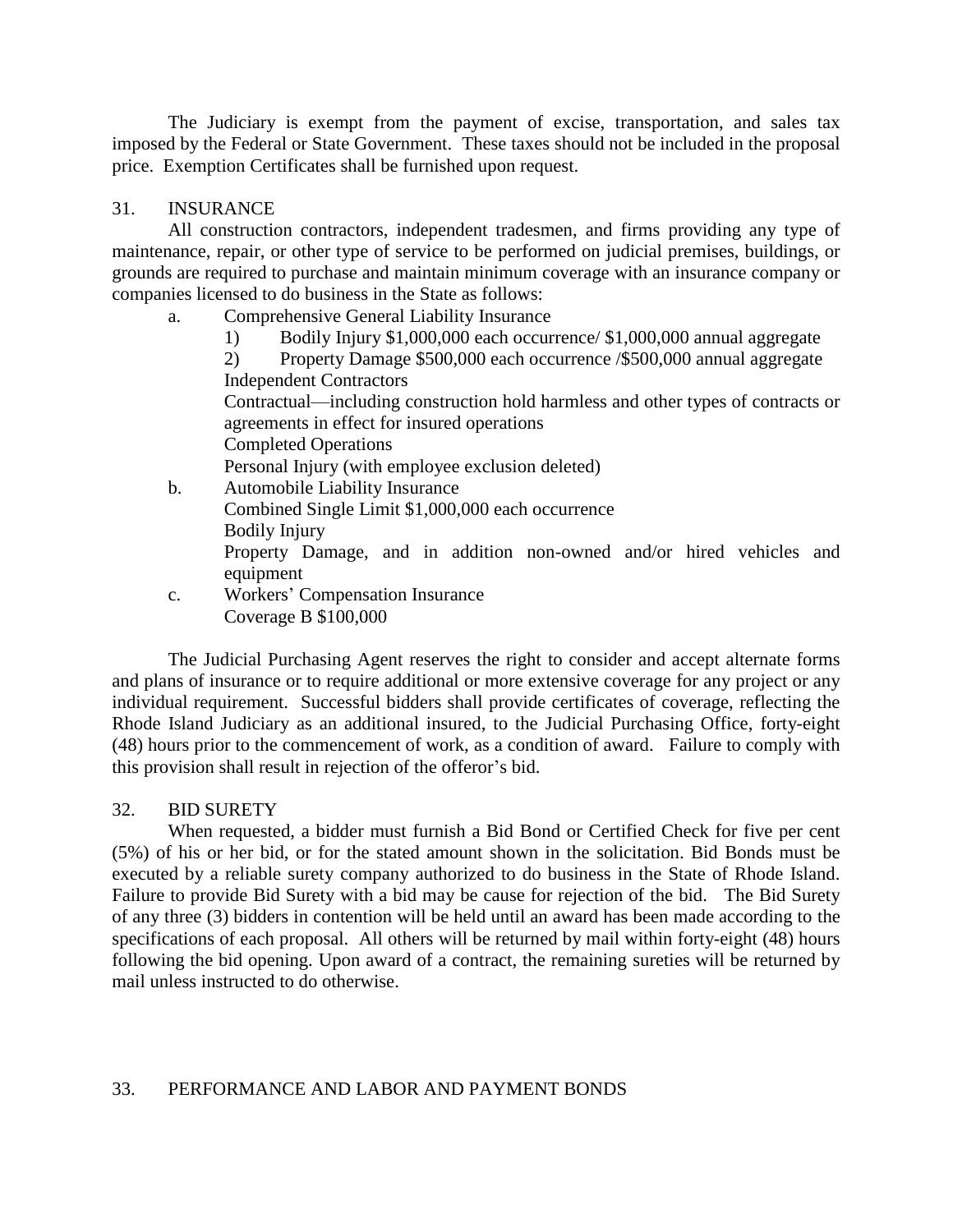A performance bond and labor and payment bond of up to one-hundred per cent (100%) of an award may be required by the Judicial Purchasing Agent. Bonds must meet the following requirements:

a. Corporation: The Bond must be signed by an official of the corporation above his/her official title and the corporate seal must be affixed over his/her signature.

b. Firm or Partnership: The Bond must be signed by all of the partners and must indicate that they are "Doing Business As (name of firm)."

c. Individual: The Bond must be signed by the individual owning the business and indicate "Owner."

d. The surety company executing the Bond must be licensed to do business in the State of Rhode Island or the Bond must be countersigned by a company so licensed.

e. The Bond must be signed by an official of the surety company and the corporate seal must be affixed over his or her signature.

f. Signatures of two witnesses for both the principal and the Surety must appear on the Bond.

g. A Power of Attorney for the official signing of the Bond for the Surety Company must be submitted with the Bond.

## 34. SUSPENSION, DEFAULT AND TERMINATION

a. Suspension of a Contract by the Judiciary

The Judiciary reserves the right, at any time and for any reason, to suspend all or part of the contract, for a reasonable period, not to exceed sixty (60) days, unless the parties agree to a longer period. The Judiciary shall provide the contractor with written notice of the suspension order signed by the Judicial Purchasing Agent or his or her designee(s), which shall set forth the date upon which the suspension shall take effect, the date of its expiration, and all applicable instructions. Upon receipt of said order, the contractor shall immediately comply with the order and suspend all work under the contract as specified in the order. The contractor shall take all reasonable steps to mitigate costs and adverse impact to the work specified in the contract during the suspension period. Before the order expires, the Judiciary shall either:

- 1. cancel the suspension order;
- 2. extend the suspension order for a specified time period not to exceed thirty (30) days; or
- 3. terminate the contract as provided herein.

The contractor shall resume performance once a suspension order issued under this section is canceled or expires. If, as a result of the suspension of performance, there is a financial or schedule impact upon the contract, an appropriate adjustment may be made by, or with the approval of, the Judicial Purchasing Agent. Any adjustment shall be set forth in writing. After a suspension order has been canceled or expires, the contractor shall provide any request for adjustment to the Judicial Purchasing Agent within thirty (30) days after resuming work performance.

- b. Termination of a Contract by the Judiciary
	- 1. Termination for Default or Nonperformance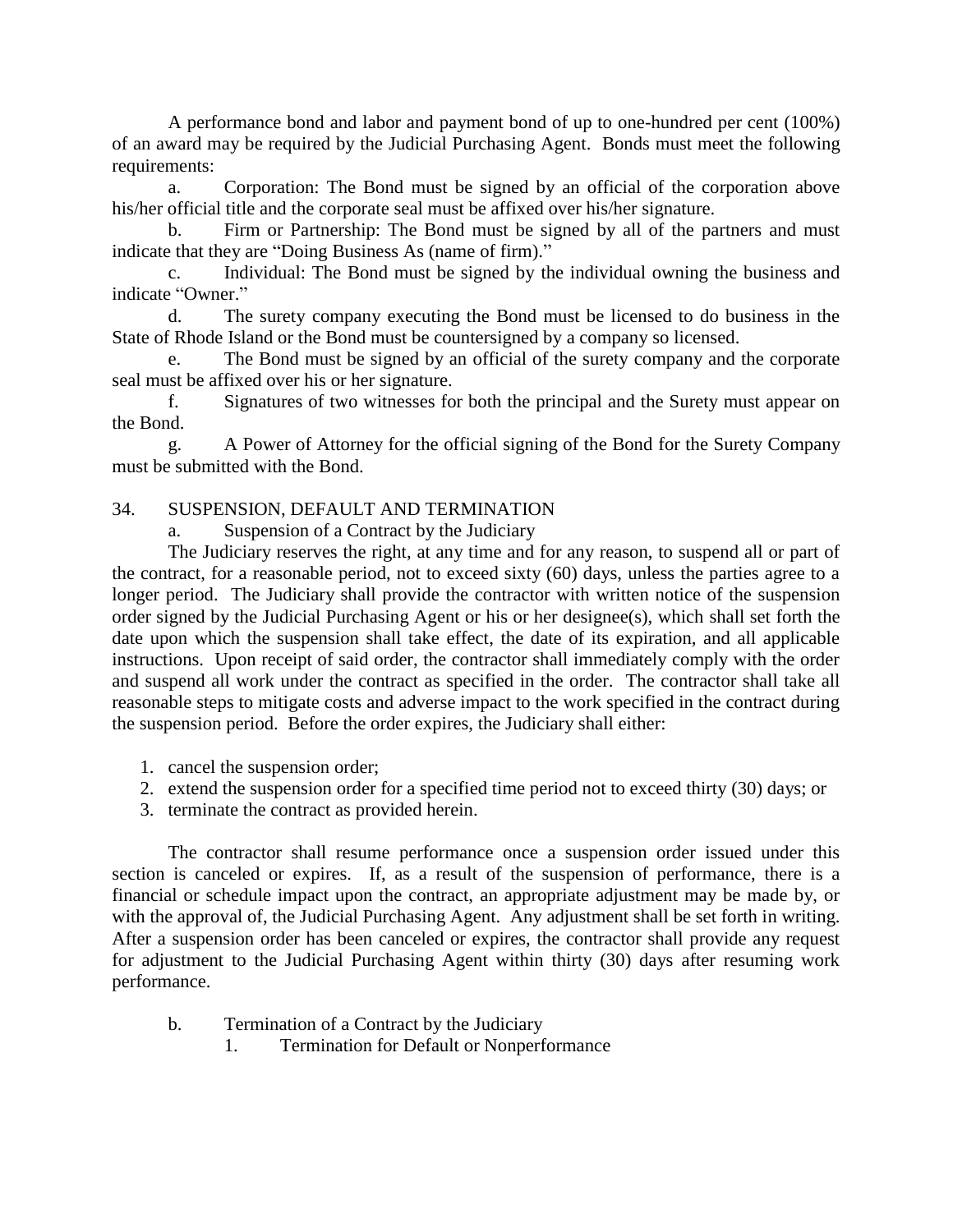If, for any reason, the contractor breaches the contract by failing to satisfactorily fulfill or perform any obligations, promises, terms, or conditions, and, having been given reasonable notice of and opportunity to cure such default, fails to take satisfactory corrective action within the time specified by the Judiciary, the Judiciary may terminate the contract, in whole or in part, terminate all outstanding contracts or sub-contracts held by the contractor, and suspend or debar the contractor from future procurements by giving written notice to the contractor specifying the date for termination. The Judiciary shall endeavor to provide such notice at least seven (7) calendar days before the effective date of the termination.

A contractor who fails to commence work within the time specified or complete an award made for repairs, alterations, construction, or any other service will be considered in default of contract. If the contractor consistently fails to deliver quantities or otherwise perform as specified, the Judicial Purchasing Agent reserves the right to terminate the contract, contract for completion of the work with another contractor, and seek recourse from the defaulting contractor or his or her surety. In the event of a termination for default or nonperformance, in whole or in part, the Judiciary may procure similar goods or services in a manner and upon terms it deems appropriate, and the contractor shall be liable for the excess costs incurred by the Judiciary as a result of the contractor's default. The contractor, or his or her surety, agrees to promptly reimburse the Judiciary for the excess costs, but shall have no claim to the difference should the replacement cost be less.

## 2. Termination Without Cause

The Judiciary may terminate the contract in whole or in part without cause at any time by giving written notice to the contractor of such termination at least thirty (30) days before the effective date of such termination. The notice shall specify the part(s) of the contract being terminated and the effective termination date.

Within thirty (30) days of the effective date of the termination of the contract, the contractor shall compile and submit to the Judiciary an accounting of the work performed up to the date of termination. The Judiciary may consider the following claims in determining reasonable compensation owed to the contractor for work performed up to the date of termination:

- (a) contract prices for goods or services accepted under the contract;
- (b) costs incurred in preparing to perform and performing the terminated portion of the contract; or
- (c) any other reasonable costs incurred by the contractor as a result of the termination.

The total sum to be paid to the contractor shall not exceed the total contract price, less any payments previously made to the contractor, the proceeds from any sales of goods or manufacturing materials, and the contract price for work not terminated.

## 3. Contractor's Obligations in the Event of Termination

If the contract is terminated for any reason, or expires pursuant to its terms, the contractor shall transfer and deliver to the Judiciary in the manner and to the extent directed by the Judiciary: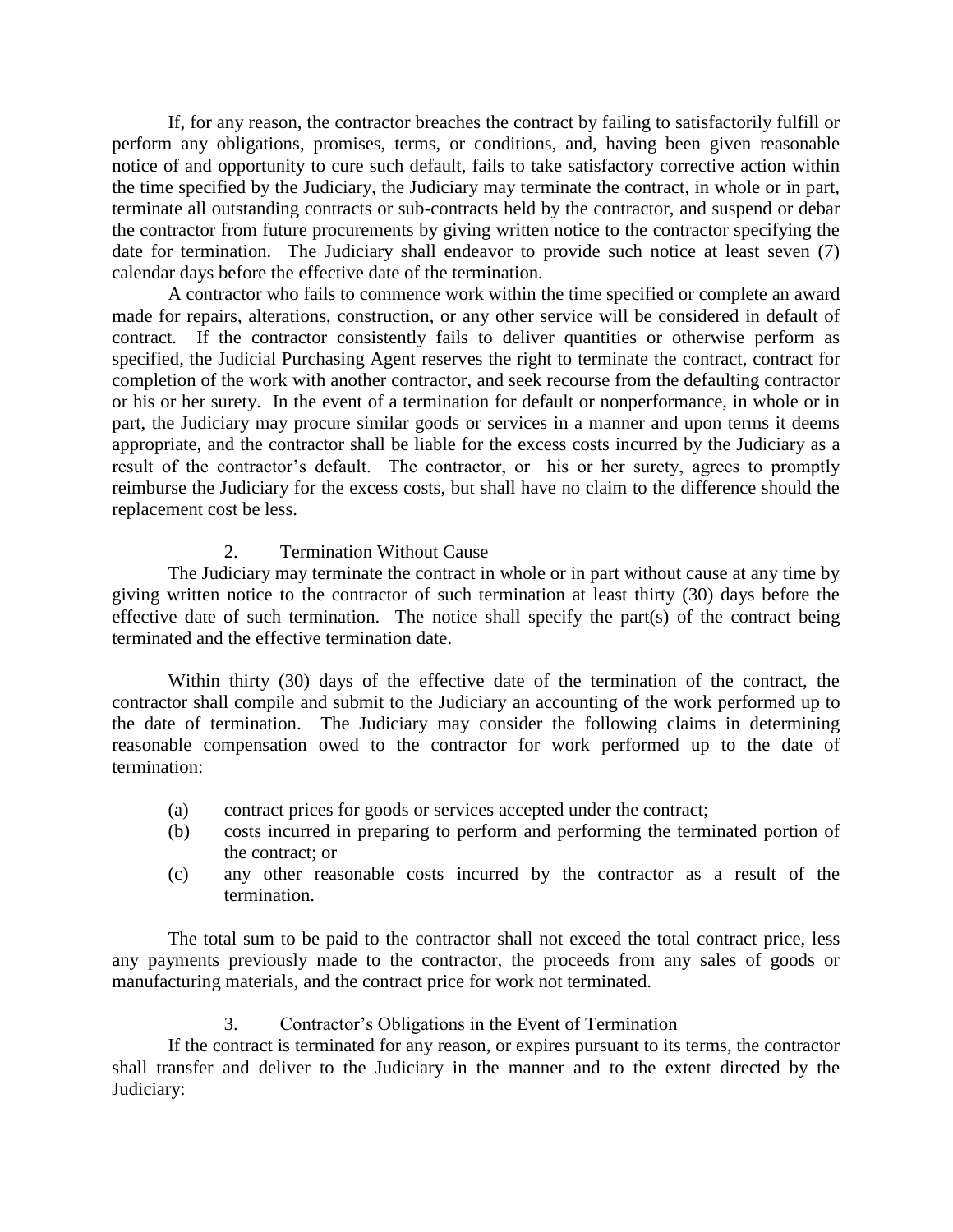- all finished or unfinished material prepared by the contractor; and
- all material, if any, provided to the contractor by the Judiciary.

For the purposes of the contract, "material" shall include, but is not limited to, goods, supplies, parts, tools, machinery, equipment, furniture, fixtures, information, data, reports, summaries, tables, maps, charts, photographs, studies, recommendations, files, audiotapes, videotapes, records, keys, security badges, and documents.

If the contract is terminated for cause, the contractor shall not be relieved of liability to the Judiciary for damages sustained because of any breach by the contractor. In such event, the Judiciary may retain any amounts which may be due and owing to the contractor until such time as the exact amount of damages due the Judiciary from the contractor has been determined by the Judicial Purchasing Agent. The Judiciary may also set off any damages so determined against the amounts retained.

Upon termination of the contract, the contractor shall stop performance on the date specified, terminate any outstanding orders and subcontracts applicable to the terminated portion of the contract, and shall incur no further commitments or obligations in connection with the terminated performance. The contractor shall settle all liabilities and claims arising out of the termination of subcontracts and order generating from the terminated performance. The Judiciary may direct the contractor to assign the contractor's right, title, and interest under terminated orders or subcontracts to the Judiciary or a third party.

Terminations of Purchase Order Contracts or Master Price Agreements shall require the signature of the Judicial Purchasing Agent or his or her designee(s). Notice of termination by either party shall be submitted in writing to the other party in accordance with the termination clause of the contract, or, where no specific termination clause is included, written notice shall be provided no later than thirty (30) days before the expiration of the contract.

#### c. Stop Work

In the interests of health, safety, and welfare, economic or otherwise, the Director of Purchasing may issue a stop work order to a vendor for a reasonable period of time commensurate with the issue at hand. The vendor shall thereafter immediately cease and desist any further work, deliveries, and/or services until ordered to resume work by the Director of Purchasing. In the event the vendor bears responsibility for the conditions requiring a stop work order, the Judiciary shall not be responsible for any costs or losses associated with any resulting delays.

#### 35. INDEMNITY

The contractor guarantees:

a. To hold the Judiciary, its agents, and employees harmless from any liability imposed upon the Judiciary arising from the negligence, either active or passive, of the contractor, as well as for the use of any copyrighted or uncopyrighted composition, secret process, patented or unpatented invention, article, or appliance furnished or used in the performance of the contract of which the contractor is not the patentee, assignee, or licensee.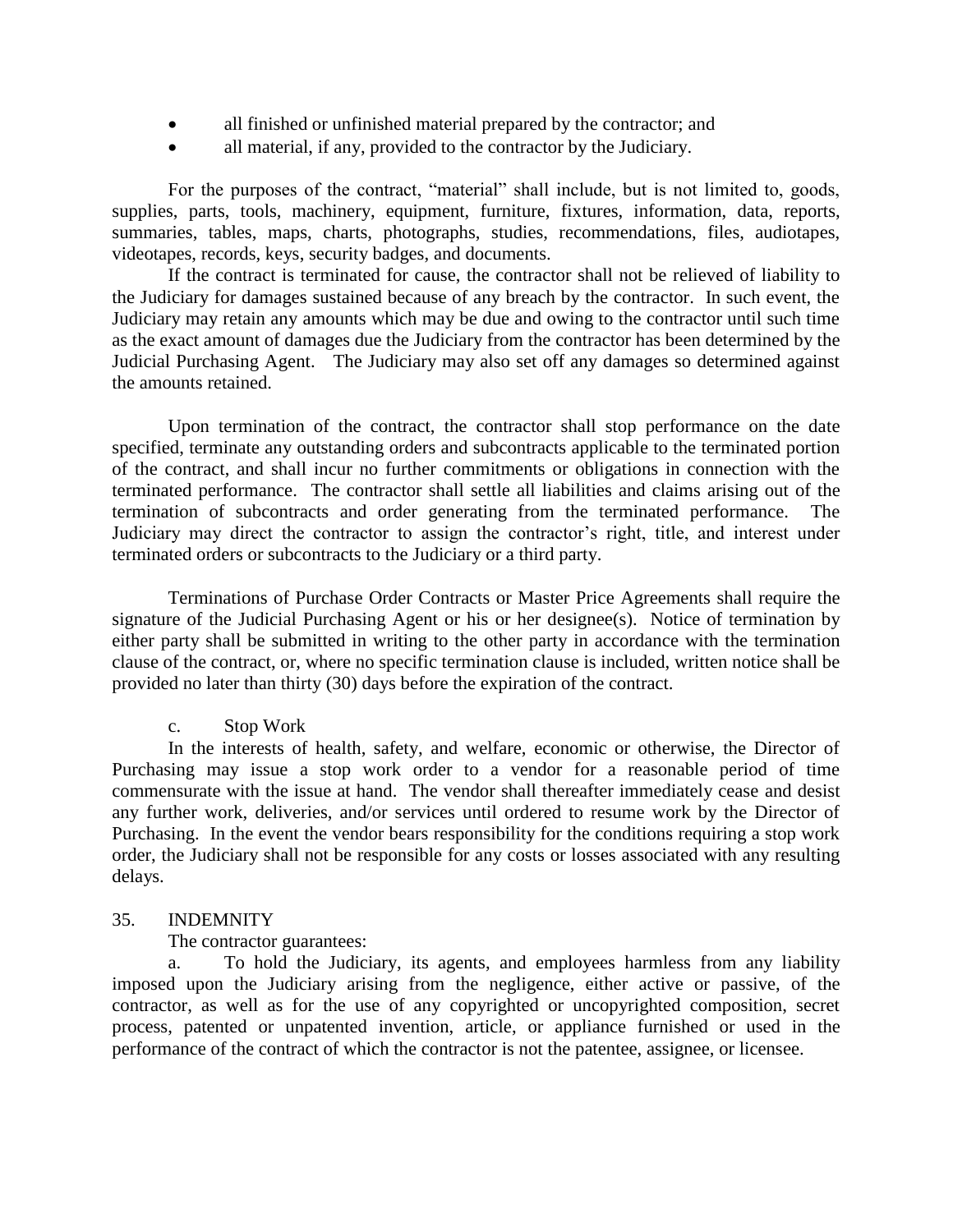b. To pay for all permits, licenses, and fees and give all notices and comply with all laws, ordinances, rules, and regulations of the city or town in which the installation is to be made and of the State of Rhode Island.

c. That the equipment offered is standard new equipment, latest model of regular stock product with all parts regularly used with the type of equipment offered; also, that no attachment or part has been substituted or applied contrary to the manufacturer's recommendations and standard practices.

## 36. CONTRACTOR'S OBLIGATIONS

In addition to the specific requirements of the contract, all contractors and vendors bear the following standard responsibilities:

a. To furnish adequate protection from damage for all work and to repair damages of any kind, for which he or she or his or her workmen are responsible, to the building or equipment, to his or her own work, or to the work of other contractors;

b. The contractor, its subcontractor(s) and their employees and/or agents, shall protect and preserve property in the contractor's or subcontractor's possessions in which the Judiciary has an interest, and any and all materials provided to the contractor or subcontractor by the Judiciary;

c. To clear and remove all debris and rubbish resulting from his or her work from time to time, as directed or required, and, at completion of the work, leave the premises in a neat unobstructed condition, broom clean, and in satisfactory order and repair;

d. To store equipment, supplies, and material at the site only upon approval by the Judiciary, and at his or her own risk;

e. To perform all work so as to cause the least inconvenience to the Judiciary, and with proper consideration for the rights of other contractors and workmen;

f. To acquaint themselves with conditions to be found at the site, and to assume responsibility for the appropriate dispatching of equipment and supervision of his or her employees during the conduct of the work;

g. To ensure that his or her employees are instructed with respect to special regulations, policies, and procedures in effect for any judicial facility or site, and that they comply with such rules, including but not limited to security policies or practices and/or criminal background checks for any employees and/or subcontractors;

h. The contractor shall ensure that his or her employees or agents are experienced and fully qualified to engage in all the activities and services required under the contract;

The contractor shall ensure that at all times while services are being performed under this contract, at least one of his or her employees or agents on the premises has a good command of the English language and can effectively communicate with the Judiciary and its staff;

j. The contractor and contractor's employees or agents shall comply with all applicable licensing and operating requirements required by federal or state law and shall meet accreditation and other generally accepted standards of quality in the applicable field of activity;

k. The contractor shall secure and retain all employee-related insurance coverage for his or her employees and agents as required by law; and